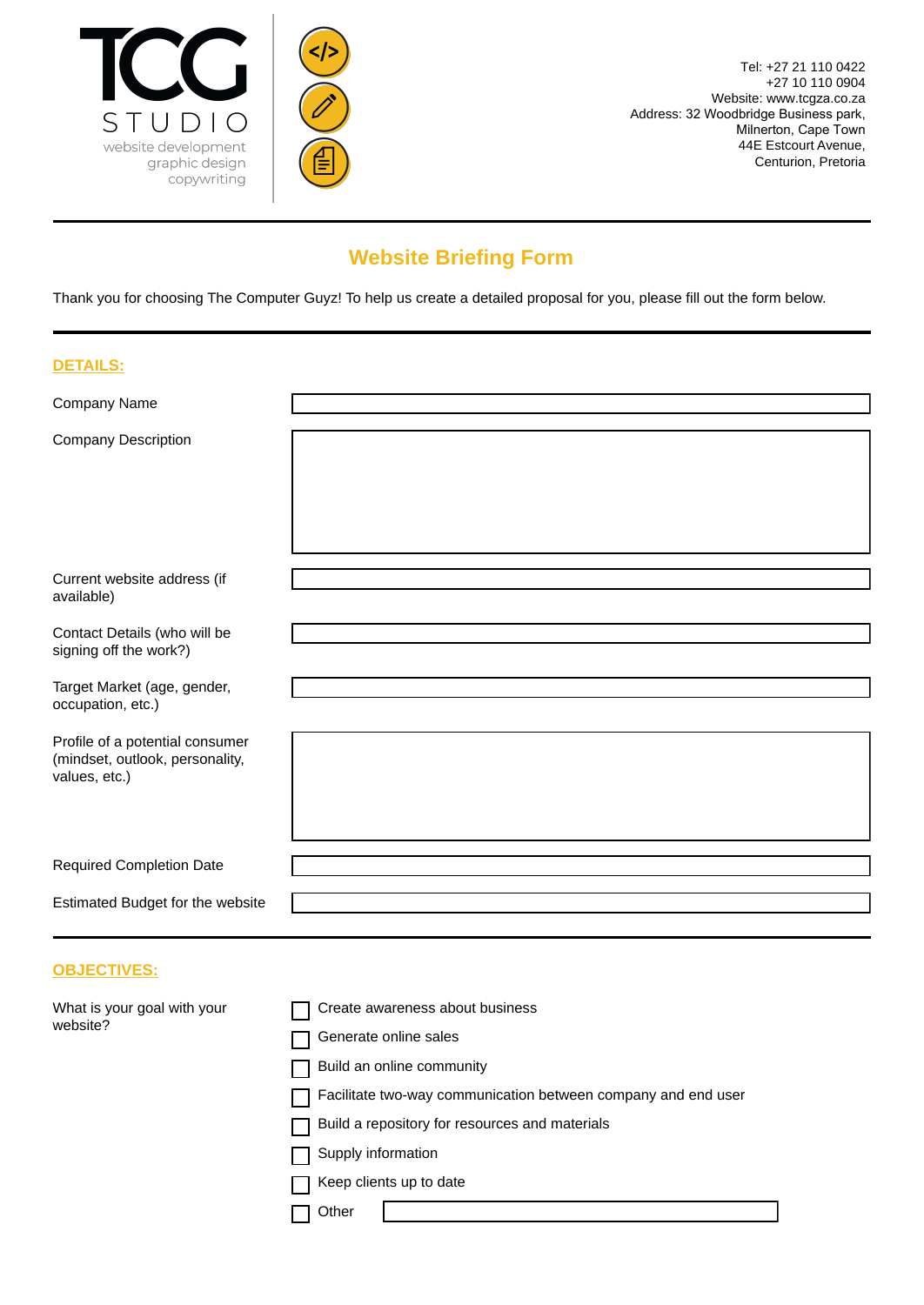## **MAIN ACTIVITIES YOU WOULD LIKE USERS TO PERFORM ON YOUR NEW WEBSITE**

| Examples                                                                                                                              | Fill out a quote form                 | Send an online enquiry         |
|---------------------------------------------------------------------------------------------------------------------------------------|---------------------------------------|--------------------------------|
|                                                                                                                                       | Register and log in                   | Join online discussion forum   |
|                                                                                                                                       | Search for information                | Order products online          |
|                                                                                                                                       | Other                                 |                                |
|                                                                                                                                       |                                       |                                |
| <b>WEBSITE PAGES</b>                                                                                                                  |                                       |                                |
| Approximately which pages will                                                                                                        |                                       |                                |
| your website have? (Home, About<br>us, Services, Contact, etc.)                                                                       |                                       |                                |
| Special Features (Please tick as                                                                                                      | <b>Contact Form</b>                   | Gallery                        |
| many as you would like)                                                                                                               | News Panel                            | Member Registration and login  |
|                                                                                                                                       | Social Media Links                    | <b>Product Search Function</b> |
|                                                                                                                                       | E-Commerce                            | <b>Credit Card Processing</b>  |
|                                                                                                                                       | Online Bookings / Reservations        | Discussion Forum               |
|                                                                                                                                       | <b>Blog</b>                           | Competitions / Events          |
|                                                                                                                                       | <b>Additional Forms</b>               | Calendar                       |
|                                                                                                                                       | Multilingual Platform                 | Other                          |
|                                                                                                                                       | (translated content must be provided) |                                |
| Are there any other features or<br>functions you would like your<br>website to include? If so please<br>list them with a description: |                                       |                                |

## **DESIGN ELEMENTS:**

Describe the de of the website and include refe possible:

List competitor describe what about their online

| esired look and feel<br>in a few phrases,<br>erence links where |  |  |
|-----------------------------------------------------------------|--|--|
| websites, and<br>you like and dislike<br>ine presence:          |  |  |